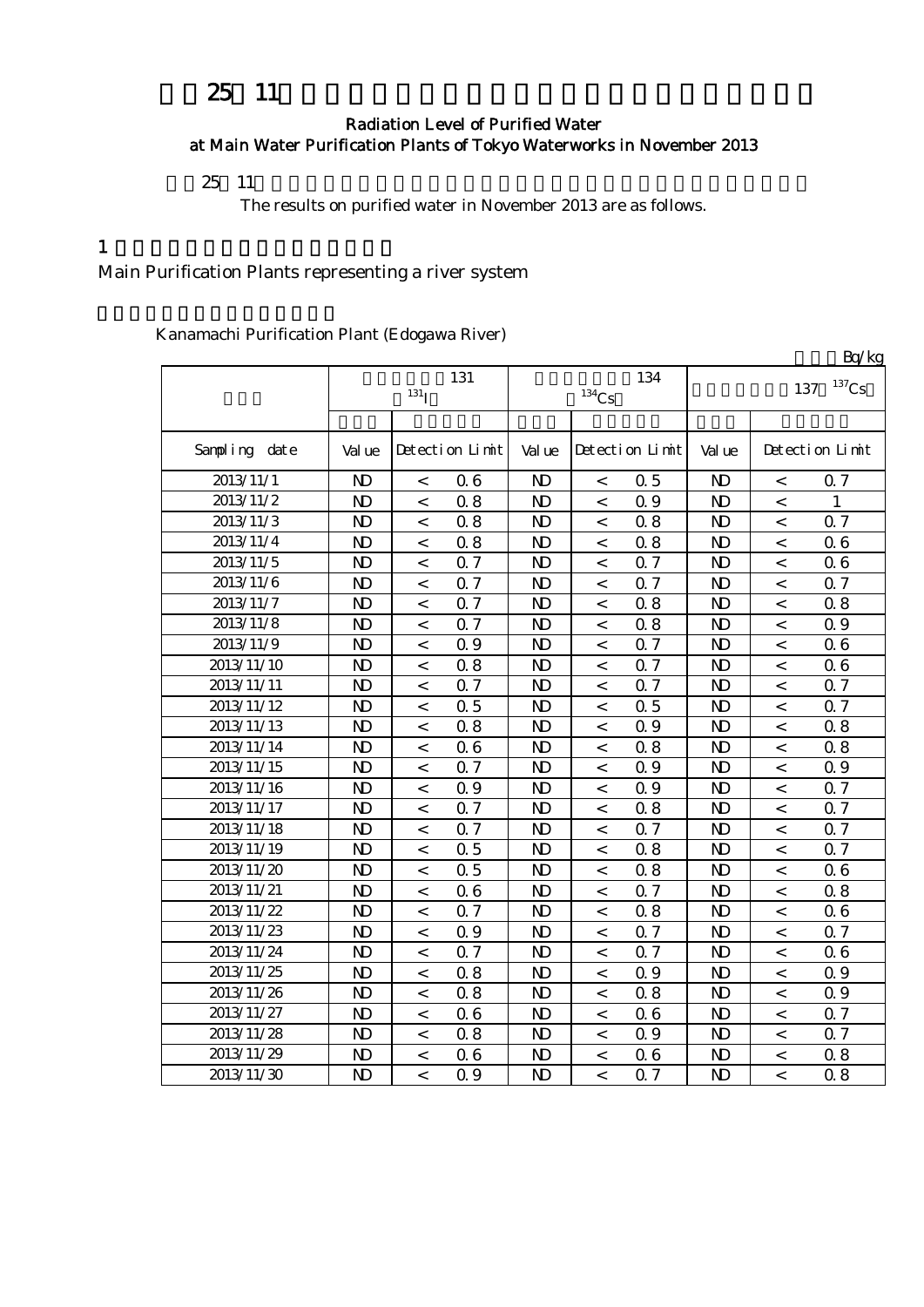|                        |                |                    |                 |                |                          |                 |                |                          | Bq/kg           |  |
|------------------------|----------------|--------------------|-----------------|----------------|--------------------------|-----------------|----------------|--------------------------|-----------------|--|
|                        |                | 131                |                 |                | 134                      | $137$ Cs<br>137 |                |                          |                 |  |
|                        |                | $131$ <sub>I</sub> |                 |                | $^{134}\mathrm{Cs}$      |                 |                |                          |                 |  |
|                        |                |                    |                 |                |                          |                 |                |                          |                 |  |
| Sampling date          | Val ue         |                    | Detection Limit | Val ue         |                          | Detection Limit | Val ue         |                          | Detection Limit |  |
| 2013/11/1              | N <sub>D</sub> | $\,<$              | 0.7             | N <sub>D</sub> | $\,<\,$                  | 0.7             | N <sub>D</sub> | $\,<\,$                  | 0.9             |  |
| 2013/11/2              | $\mathbf{N}$   | $\,<$              | 0.8             | $\mathbf{N}$   | $\,<$                    | 0.9             | $\mathbf{D}$   | $\,<$                    | 0.8             |  |
| 2013/11/3              | $\mathbf{D}$   | $\,<$              | 0.7             | $\mathbf{N}$   | $\,<$                    | 0.7             | N <sub>D</sub> | $\,<$                    | 06              |  |
| 2013/11/4              | N <sub>D</sub> | $\,<$              | 06              | $\mathbf{N}$   | $\,<\,$                  | 0.9             | N <sub>D</sub> | $\,<\,$                  | 0.7             |  |
| $2013/11/\overline{5}$ | $\mathbf{D}$   | $\prec$            | 0.7             | $\mathbf{N}$   | $\,<\,$                  | 0.8             | N <sub>D</sub> | $\,<$                    | 0.8             |  |
| 2013/11/6              | $\mathbf{D}$   | $\,<\,$            | 0.6             | $\mathbf{D}$   | $\,<\,$                  | 06              | $\mathbf{D}$   | $\,<\,$                  | 0.8             |  |
| 2013/11/7              | $\mathbf{D}$   | $\,<$              | 06              | $\mathbf{D}$   | $\,<\,$                  | 06              | $\mathbf{D}$   | $\,<$                    | 0.7             |  |
| 2013/11/8              | $\mathbf{N}$   | $\,<$              | 0.7             | $\mathbf{N}$   | $\,<$                    | 0.7             | $\mathbf{D}$   | $\,<$                    | 0.7             |  |
| 2013/11/9              | $\mathbf{N}$   | $\,<$              | Q 9             | $\mathbf{N}$   | $\,<$                    | 0.8             | N <sub>D</sub> | $\,<\,$                  | 0.8             |  |
| 2013/11/10             | $\mathbf{N}$   | $\,<$              | 0.7             | $\mathbf{N}$   | $\lt$                    | 06              | $\mathbf{D}$   | $\,<$                    | 06              |  |
| 2013/11/11             | $\mathbf{N}$   | $\,<$              | 06              | $\mathbf{N}$   | $\lt$                    | 06              | N <sub>D</sub> | $\,<\,$                  | 0.8             |  |
| 2013/11/12             | $\mathbf{D}$   | $\,<$              | 0.7             | $\mathbf{N}$   | $\,<$                    | $\mathbf{1}$    | N <sub>D</sub> | $\,<$                    | 0.8             |  |
| 2013/11/13             | $\mathbf{D}$   | $\,<$              | 0.7             | $\mathbf{N}$   | $\,<$                    | 0.9             | N <sub>D</sub> | $\,<$                    | 0.8             |  |
| 2013/11/14             | $\mathbf{N}$   | $\,<$              | 06              | $\mathbf{N}$   | $\,<$                    | 0.5             | N <sub>D</sub> | $\,<$                    | 0.7             |  |
| 2013/11/15             | $\mathbf{N}$   | $\,<$              | 0.7             | $\mathbf{N}$   | $\,<$                    | 0.7             | N <sub>D</sub> | $\,<$                    | 0.7             |  |
| 2013/11/16             | N <sub>D</sub> | $\,<$              | Q 9             | $\mathbf{N}$   | $\overline{\phantom{a}}$ | 0.8             | N <sub>D</sub> | $\,<$                    | Q 7             |  |
| 2013/11/17             | $\mathbf{N}$   | $\lt$              | 06              | $\mathbf{D}$   | $\,<$                    | 0.9             | $\mathbf{D}$   | $\,<$                    | Q <sub>7</sub>  |  |
| 2013/11/18             | $\mathbf{D}$   | $\lt$              | 0.7             | $\mathbf{N}$   | $\lt$                    | 08              | $\mathbf{D}$   | $\,<$                    | 0.8             |  |
| 2013/11/19             | N <sub>D</sub> | $\,<\,$            | 0.8             | $\mathbf{D}$   | $\,<\,$                  | 08              | $\mathbf{D}$   | $\,<$                    | 0.8             |  |
| 2013/11/20             | N <sub>D</sub> | $\,<\,$            | 06              | $\mathbf{D}$   | $\,<\,$                  | 08              | $\mathbf{D}$   | $\,<$                    | 0.7             |  |
| 2013/11/21             | N <sub>D</sub> | $\,<$              | 06              | N <sub>D</sub> | $\,<$                    | 08              | $\mathbf{D}$   | $\,<\,$                  | 0.8             |  |
| 2013/11/22             | N <sub>D</sub> | $\,<$              | 06              | N <sub>D</sub> | $\,<\,$                  | 06              | $\mathbf{D}$   | $\,<\,$                  | 0.8             |  |
| 2013/11/23             | N <sub>D</sub> | $\,<\,$            | 0.8             | $\mathbf{D}$   | $\,<\,$                  | 0.9             | N <sub>D</sub> | $\,<\,$                  | 0.7             |  |
| 2013/11/24             | $\mathbf{D}$   | $\,<$              | 0.7             | $\mathbf{N}$   | $\,<\,$                  | 0.7             | $\mathbf{D}$   | $\,<$                    | Q 7             |  |
| 2013/11/25             | $\mathbf{D}$   | $\,<$              | 06              | $\mathbf{D}$   | $\,<$                    | 0.8             | $\mathbf{D}$   | $\,<$                    | 0.8             |  |
| 2013/11/26             | $\mathbf{D}$   | $\,<$              | 0.6             | $\mathbf{D}$   | $\,<$                    | 0.8             | N <sub>D</sub> | $\,<$                    | 06              |  |
| 2013/11/27             | $\overline{D}$ | $\prec$            | 0.7             | $\mathbf{D}$   | $\lt$                    | 0.8             | $\mathbf{D}$   | $\lt$                    | Q 7             |  |
| 2013/11/28             | N <sub>D</sub> | $\,<\,$            | 06              | $\mathbf{D}$   | $\overline{\phantom{a}}$ | 0.7             | $\mathbf{D}$   | $\overline{\phantom{a}}$ | Q 7             |  |
| 2013/11/29             | $\mathbf{D}$   | $\lt$              | 0.7             | $\mathbf{D}$   | $\lt$                    | Q <sub>7</sub>  | N <sub>D</sub> | $\,<\,$                  | 0.8             |  |
| 2013/11/30             | $\mathbf{D}$   | $\lt$              | Q 9             | $\mathbf{D}$   | $\lt$                    | 0.8             | $\mathbf{D}$   | $\,<$                    | Q 9             |  |

#### Asaka Purification Plant (Arakawa River)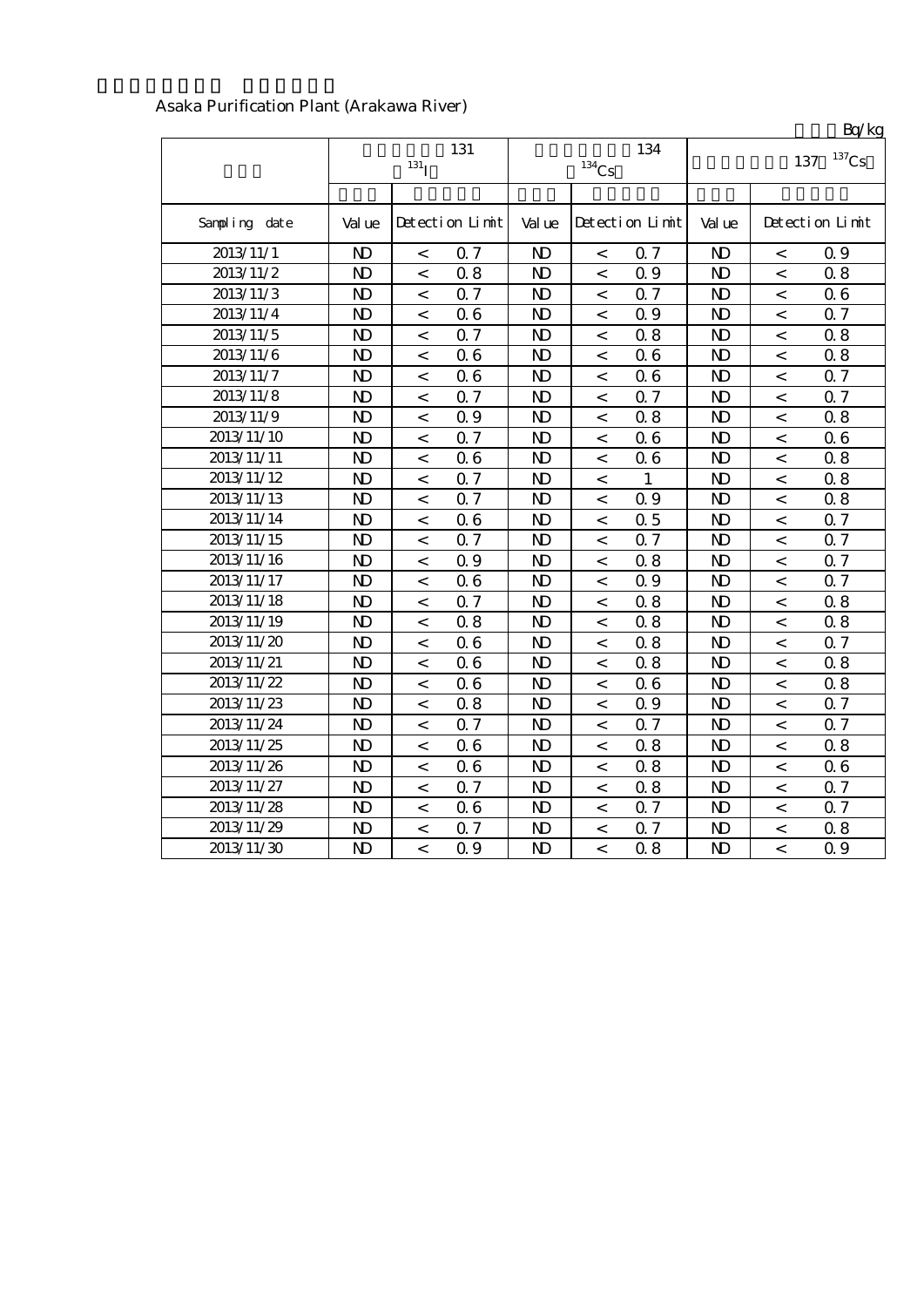|               |                         |                          |                 |                |                          |                 |                            |                          | Bq/kg           |  |
|---------------|-------------------------|--------------------------|-----------------|----------------|--------------------------|-----------------|----------------------------|--------------------------|-----------------|--|
|               | 131<br>131 <sub>I</sub> |                          |                 |                | $^{134}\mathrm{Cs}$      | 134             | $^{137}\mathrm{Cs}$<br>137 |                          |                 |  |
|               |                         |                          |                 |                |                          |                 |                            |                          |                 |  |
| Sampling date | Val ue                  |                          | Detection Limit | Val ue         |                          | Detection Limit | Val ue                     |                          | Detection Limit |  |
| 2013/11/1     | $\mathbf{D}$            | $\lt$                    | 0.8             | $\mathbf{D}$   | $\overline{\phantom{a}}$ | 0.7             | N <sub>D</sub>             | $\lt$                    | 0.7             |  |
| 2013/11/2     | $\mathbf{D}$            | $\,<\,$                  | 0.8             | $\mathbf{N}$   | $\,<\,$                  | 0.8             | $\mathbf{D}$               | $\,<\,$                  | 0.8             |  |
| 2013/11/3     | $\mathbf{D}$            | $\,<\,$                  | 0.7             | $\mathbf{D}$   | $\,<\,$                  | 0.8             | $\mathbf{D}$               | $\,<\,$                  | 0.7             |  |
| 2013/11/4     | $\mathbf{D}$            | $\,<\,$                  | 0.7             | $\mathbf{D}$   | $\,<\,$                  | 0.8             | $\mathbf{D}$               | $\,<$                    | 0.9             |  |
| 2013/11/5     | $\mathbf{D}$            | $\,<\,$                  | 0.8             | $\mathbf{D}$   | $\,<\,$                  | 0.8             | $\mathbf{D}$               | $\,<$                    | 0.8             |  |
| 2013/11/6     | $\mathbf{D}$            | $\,<$                    | 0.8             | N <sub>D</sub> | $\,<\,$                  | 0.9             | $\mathbf{D}$               | $\,<\,$                  | 06              |  |
| 2013/11/7     | $\mathbf{D}$            | $\,<\,$                  | 0.7             | $\mathbf{D}$   | $\,<\,$                  | 08              | $\mathbf{D}$               | $\,<\,$                  | 06              |  |
| 2013/11/8     | $\mathbf{D}$            | $\lt$                    | 06              | $\mathbf{D}$   | $\overline{\phantom{a}}$ | 0.8             | $\mathbf{D}$               | $\,<\,$                  | 0.8             |  |
| 2013/11/9     | $\mathbf{D}$            | $\overline{\phantom{a}}$ | 0.9             | $\mathbf{D}$   | $\,<\,$                  | 0.8             | N <sub>D</sub>             | $\,<\,$                  | 0.8             |  |
| 2013/11/10    | $\mathbf{D}$            | $\,<\,$                  | 0.7             | $\mathbf{D}$   | $\,<\,$                  | 0.8             | $\mathbf{D}$               | $\,<$                    | 0.5             |  |
| 2013/11/11    | $\mathbf{D}$            | $\,<\,$                  | 0.5             | $\mathbf{D}$   | $\lt$                    | 0.8             | $\mathbf{N}$               | $\,<\,$                  | 0.7             |  |
| 2013/11/12    | $\mathbf{D}$            | $\,<\,$                  | 0.7             | $\mathbf{D}$   | $\,<\,$                  | 0.8             | $\mathbf{D}$               | $\,<\,$                  | 0.7             |  |
| 2013/11/13    | $\mathbf{D}$            | $\,<\,$                  | 0.6             | $\mathbf{D}$   | $\overline{\phantom{a}}$ | 0.8             | $\mathbf{D}$               | $\,<$                    | 0.8             |  |
| 2013/11/14    | $\mathbf{D}$            | $\lt$                    | 0.7             | $\mathbf{D}$   | $\overline{\phantom{a}}$ | 0.7             | N <sub>D</sub>             | $\,<\,$                  | 0.7             |  |
| 2013/11/15    | N <sub>D</sub>          | $\lt$                    | 0.7             | $\mathbf{D}$   | $\overline{\phantom{a}}$ | Q 7             | $\mathbf{D}$               | $\,<\,$                  | 0.8             |  |
| 2013/11/16    | $\mathbf{D}$            | $\lt$                    | Q 9             | $\mathbf{N}$   | $\overline{\phantom{a}}$ | 0.9             | $\mathbf{D}$               | $\,<$                    | $0.7\,$         |  |
| 2013/11/17    | $\mathbf{D}$            | $\,<\,$                  | 0.6             | $\mathbf{N}$   | $\,<\,$                  | 0.7             | $\mathbf{N}$               | $\,<\,$                  | 0.7             |  |
| 2013/11/18    | $\mathbf{D}$            | $\,<\,$                  | 0.7             | $\mathbf{N}$   | $\,<\,$                  | 0.8             | $\mathbf{N}$               | $\,<$                    | 0.7             |  |
| 2013/11/19    | $\mathbf{D}$            | $\,<\,$                  | 0.8             | $\mathbf{N}$   | $\lt$                    | 0.9             | $\mathbf{N}$               | $\,<$                    | 0.9             |  |
| 2013/11/20    | $\mathbf{D}$            | $\,<\,$                  | 0.7             | $\mathbf{N}$   | $\lt$                    | 08              | $\mathbf{N}$               | $\,<\,$                  | 06              |  |
| 2013/11/21    | $\mathbf{D}$            | $\lt$                    | 0.8             | $\mathbf{N}$   | $\overline{\phantom{a}}$ | 1               | $\mathbf{N}$               | $\,<\,$                  | 0.9             |  |
| 2013/11/22    | $\mathbf{D}$            | $\,<\,$                  | 06              | $\mathbf{N}$   | $\overline{\phantom{a}}$ | 08              | $\mathbf{D}$               | $\overline{\phantom{a}}$ | 06              |  |
| 2013/11/23    | $\mathbf{D}$            | $\,<\,$                  | 0.8             | $\mathbf{N}$   | $\,<\,$                  | 0.9             | $\mathbf{D}$               | $\,<$                    | 06              |  |
| 2013/11/24    | $\mathbf{D}$            | $\,<\,$                  | Q 7             | $\mathbf{N}$   | $\,<\,$                  | 08              | $\mathbf{D}$               | $\,<$                    | 0.7             |  |
| 2013/11/25    | $\mathbf{D}$            | $\,<\,$                  | 06              | $\mathbf{N}$   | $\overline{\phantom{a}}$ | 0.7             | $\mathbf{D}$               | $\,<\,$                  | 0.7             |  |
| 2013/11/26    | $\mathbf{D}$            | $\,<\,$                  | 06              | $\mathbf{N}$   | $\overline{\phantom{0}}$ | 0.8             | $\mathbf{D}$               | $\,<\,$                  | 0.7             |  |
| 2013/11/27    | $\mathbf{D}$            | $\lt$                    | 06              | $\mathbf{D}$   | $\overline{\phantom{a}}$ | 06              | $\mathbf{D}$               | $\overline{\phantom{a}}$ | Q 7             |  |
| 2013/11/28    | $\mathbf{D}$            | $\lt$                    | 0.7             | $\mathbf{D}$   | $\lt$                    | 0.5             | $\mathbf{D}$               | $\,<\,$                  | 0.8             |  |
| 2013/11/29    | $\mathbf{D}$            | $\,<\,$                  | 06              | $\mathbf{D}$   | $\lt$                    | 06              | $\mathbf{D}$               | $\,<\,$                  | 06              |  |
| 2013/11/30    | $\mathbf{D}$            | $\lt$                    | 06              | $\mathbf{D}$   | $\overline{a}$           | Q <sub>5</sub>  | $\mathbf{D}$               | $\,<$                    | 0.8             |  |

## Ozaku Purification Plant (Tamagawa River)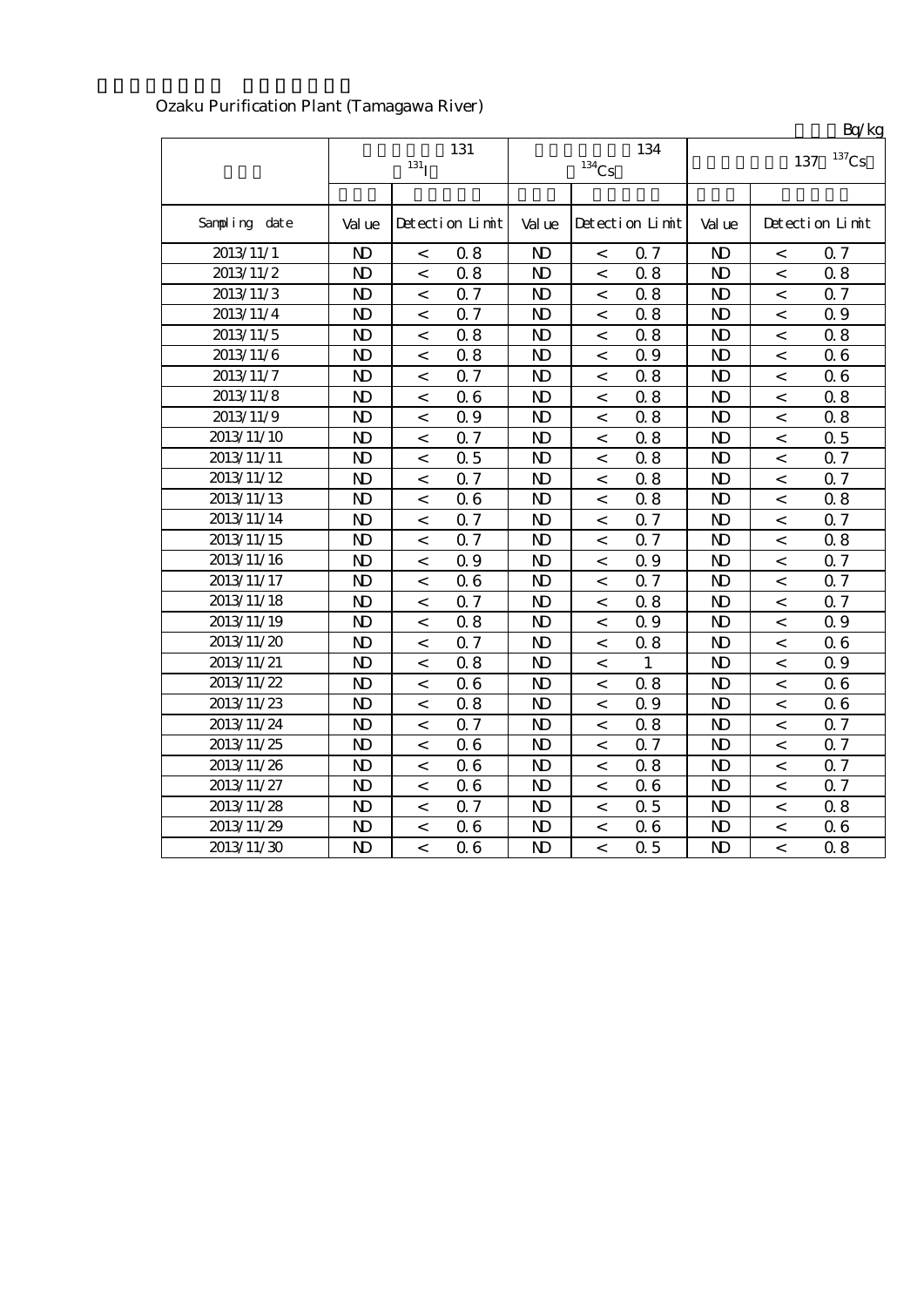|               |                |                          |                 |                |                          |                 |              |                          | Bq/gg           |  |
|---------------|----------------|--------------------------|-----------------|----------------|--------------------------|-----------------|--------------|--------------------------|-----------------|--|
|               |                | 131                      |                 |                | 134                      | $137$ Cs<br>137 |              |                          |                 |  |
|               |                | $131$ <sub>I</sub>       |                 |                | $^{134}\mathrm{Cs}$      |                 |              |                          |                 |  |
|               |                |                          |                 |                |                          |                 |              |                          |                 |  |
| Sampling date | Val ue         |                          | Detection Limit | Val ue         |                          | Detection Limit | Val ue       |                          | Detection Limit |  |
| 2013/11/1     | $\mathbf{N}$   | $\,<\,$                  | 0.7             | $\mathbf{N}$   | $\,<\,$                  | 06              | $\mathbf{D}$ | $\,<\,$                  | 0.8             |  |
| 2013/11/2     | $\mathbf{D}$   | $\overline{\phantom{a}}$ | 0.8             | $\mathbf{D}$   | $\,<$                    | Q <sub>7</sub>  | $\mathbf{D}$ | $\overline{\phantom{a}}$ | 0.5             |  |
| 2013/11/3     | N <sub>D</sub> | $\lt$                    | 0.7             | $\mathbf{D}$   | $\overline{\phantom{a}}$ | Q <sub>7</sub>  | $\mathbf{D}$ | $\overline{\phantom{a}}$ | 0.8             |  |
| 2013/11/4     | $\mathbf{N}$   | $\lt$                    | 0.6             | $\mathbf{D}$   | $\overline{\phantom{a}}$ | 06              | $\mathbf{D}$ | $\,<\,$                  | Q 7             |  |
| 2013/11/5     | N <sub>D</sub> | $\lt$                    | Q 7             | $\mathbf{N}$   | $\lt$                    | 0.9             | $\mathbf{D}$ | $\overline{\phantom{a}}$ | 0.7             |  |
| 2013/11/6     | $\mathbf{D}$   | $\,<\,$                  | 06              | $\mathbf{D}$   | $\,<$                    | 06              | $\mathbf{D}$ | $\lt$                    | 0.9             |  |
| 2013/11/7     | $\mathbf{N}$   | $\,<\,$                  | 0.7             | $\mathbf{N}$   | $\,<$                    | 0.7             | $\mathbf{N}$ | $\,<$                    | 0.8             |  |
| 2013/11/8     | N <sub>D</sub> | $\,<\,$                  | 06              | N <sub>D</sub> | $\,<$                    | 0.7             | $\mathbf{D}$ | $\,<$                    | 0.7             |  |
| 2013/11/9     | N <sub>D</sub> | $\,<\,$                  | 0.9             | $\mathbf{D}$   | $\,<$                    | 0.7             | $\mathbf{D}$ | $\,<$                    | 0.9             |  |
| 2013/11/10    | $\mathbf{D}$   | $\,<\,$                  | 0.7             | $\mathbf{D}$   | $\,<$                    | 06              | $\mathbf{D}$ | $\,<\,$                  | 0.7             |  |
| 2013/11/11    | $\mathbf{D}$   | $\,<\,$                  | 0.7             | $\mathbf{N}$   | $\lt$                    | 08              | $\mathbf{N}$ | $\,<$                    | 06              |  |
| 2013/11/12    | $\mathbf{D}$   | $\,<\,$                  | 0.5             | $\mathbf{N}$   | $\lt$                    | 0.7             | $\mathbf{N}$ | $\,<$                    | 0.8             |  |
| 2013/11/13    | $\mathbf{N}$   | $\,<\,$                  | 0.8             | $\mathbf{N}$   | $\overline{\phantom{a}}$ | 0.8             | $\mathbf{D}$ | $\,<$                    | 0.7             |  |
| 2013/11/14    | $\mathbf{N}$   | $\,<\,$                  | 06              | $\mathbf{N}$   | $\,<$                    | 0.8             | $\mathbf{D}$ | $\lt$                    | Q 7             |  |
| 2013/11/15    | $\mathbf{N}$   | $\,<\,$                  | 06              | $\mathbf{N}$   | $\,<$                    | 06              | $\mathbf{D}$ | $\lt$                    | 0.9             |  |
| 2013/11/16    | $\mathbf{N}$   | $\,<\,$                  | 0.8             | $\mathbf{N}$   | $\overline{\phantom{a}}$ | 0.7             | $\mathbf{N}$ | $\,<$                    | 0.7             |  |
| 2013/11/17    | $\mathbf{D}$   | $\lt$                    | 0.7             | $\mathbf{D}$   | $\lt$                    | 06              | $\mathbf{D}$ | $\,<\,$                  | 0.8             |  |
| 2013/11/18    | $\mathbf{D}$   | $\,<\,$                  | 06              | $\mathbf{D}$   | $\,<$                    | 0.5             | $\mathbf{D}$ | $\,<\,$                  | 0.8             |  |
| 2013/11/19    | $\mathbf{D}$   | $\,<\,$                  | 06              | $\mathbf{D}$   | $\,<$                    | 0.8             | $\mathbf{D}$ | $\,<\,$                  | 0.8             |  |
| 2013/11/20    | $\mathbf{D}$   | $\,<\,$                  | 0.5             | $\mathbf{D}$   | $\,<\,$                  | 0.7             | $\mathbf{D}$ | $\,<\,$                  | 06              |  |
| 2013/11/21    | $\mathbf{N}$   | $\,<\,$                  | 06              | $\mathbf{N}$   | $\lt$                    | 0.8             | $\mathbf{N}$ | $\,<\,$                  | 0.7             |  |
| 2013/11/22    | $\mathbf{N}$   | $\,<\,$                  | 06              | $\mathbf{N}$   | $\prec$                  | 08              | $\mathbf{N}$ | $\,<\,$                  | 06              |  |
| 2013/11/23    | $\mathbf{N}$   | $\,<\,$                  | 0.9             | $\mathbf{N}$   | $\,<$                    | 0.8             | $\mathbf{N}$ | $\,<$                    | 0.9             |  |
| 2013/11/24    | $\mathbf{D}$   | $\,<\,$                  | 0.9             | $\mathbf{D}$   | $\,<$                    | 0.9             | $\mathbf{D}$ | $\,<$                    | 0.7             |  |
| 2013/11/25    | N <sub>D</sub> | $\,<\,$                  | 0.7             | $\mathbf{D}$   | $\,<$                    | 08              | $\mathbf{D}$ | $\,<\,$                  | Q 7             |  |
| 2013/11/26    | N <sub>D</sub> | $\,<\,$                  | 0.8             | $\mathbf{N}$   | $\,<$                    | 0.8             | $\mathbf{D}$ | $\,<\,$                  | 06              |  |
| 2013/11/27    | $\mathbf{N}$   | $\,<\,$                  | 0.8             | $\mathbf{N}$   | $\,<$                    | 0.9             | $\mathbf{D}$ | $\,<\,$                  | 0.7             |  |
| 2013/11/28    | $\mathbf{N}$   | $\,<\,$                  | 0.8             | $\mathbf{N}$   | $\,<$                    | 0.7             | $\mathbf{N}$ | $\,<\,$                  | 06              |  |
| 2013/11/29    | $\mathbf{D}$   | $\lt$                    | Q 7             | $\overline{D}$ | $\lt$                    | 0.8             | $\mathbf{D}$ | $\,<\,$                  | 06              |  |
| 2013/11/30    | $\mathbf{D}$   | $\lt$                    | 0.7             | $\mathbf{D}$   | $\overline{a}$           | 0.7             | $\mathbf{D}$ | $\,<\,$                  | $\mathbf{1}$    |  |

## Higashi-murayama Purification Plant (Tamagawa Arakawa River)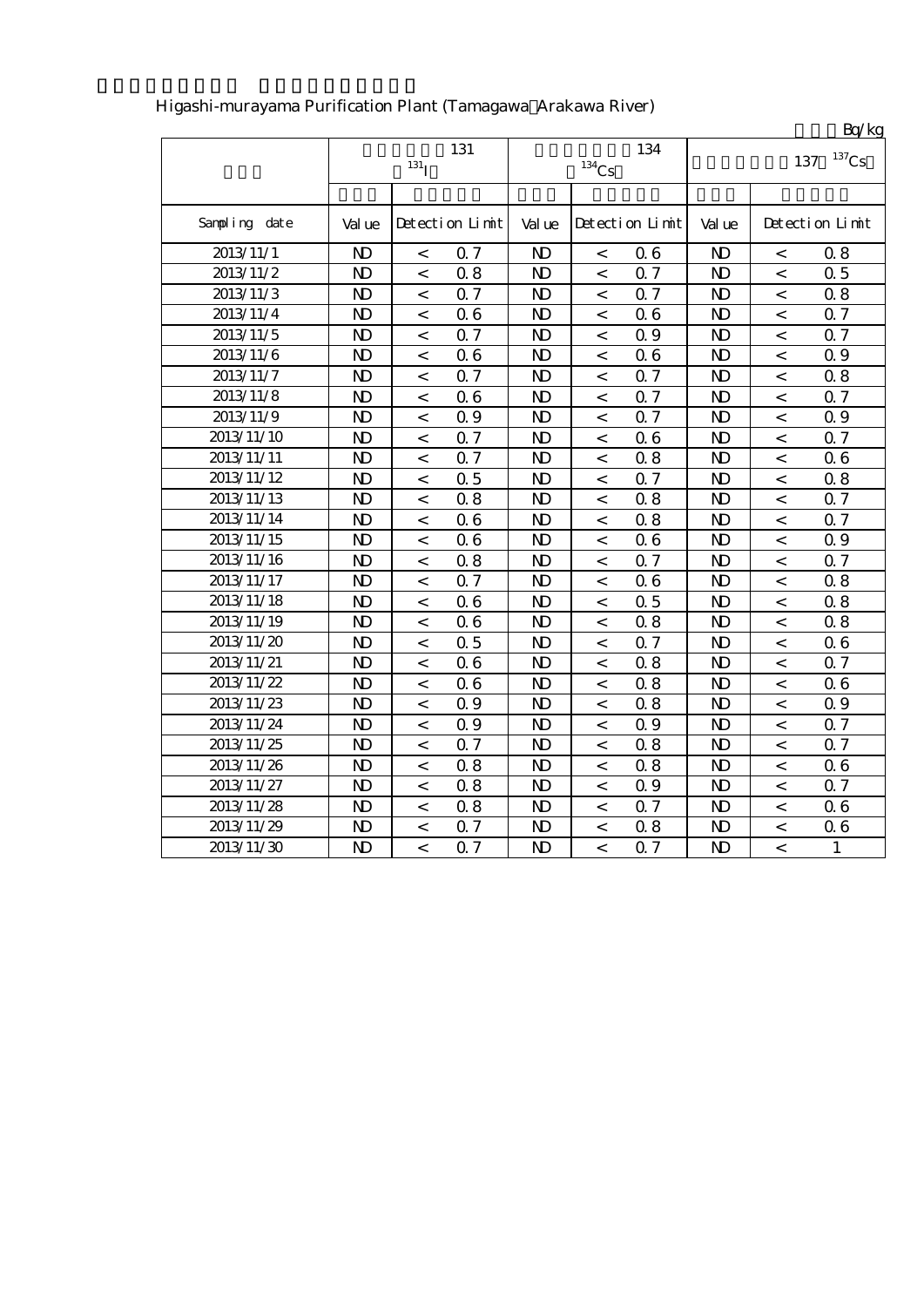|               |                |                          |                 |                     |                          |                 |                 |                          | Bq/kg           |
|---------------|----------------|--------------------------|-----------------|---------------------|--------------------------|-----------------|-----------------|--------------------------|-----------------|
|               |                |                          | 131             |                     |                          | 134             | $137$ Cs<br>137 |                          |                 |
|               |                | 131 <sub>I</sub>         |                 | $^{134}\mathrm{Cs}$ |                          |                 |                 |                          |                 |
|               |                |                          |                 |                     |                          |                 |                 |                          |                 |
| Sampling date | Val ue         |                          | Detection Limit | Val ue              |                          | Detection Limit | Val ue          |                          | Detection Limit |
| 2013/11/1     | N <sub>D</sub> | $\lt$                    | 0.7             | N <sub>D</sub>      | $\lt$                    | 08              | $\mathbf{D}$    | $\lt$                    | 06              |
| 2013/11/2     | $\mathbf{N}$   | $\,<$                    | 0.9             | $\mathbf{D}$        | $\,<$                    | 0.9             | $\mathbf{D}$    | $\,<$                    | 0.7             |
| 2013/11/3     | $\mathbf{N}$   | $\,<$                    | 06              | $\mathbf{D}$        | $\,<$                    | 0.7             | $\mathbf{D}$    | $\,<$                    | 0.7             |
| 2013/11/4     | $\mathbf{N}$   | $\,<$                    | 0.7             | $\mathbf{N}$        | $\,<$                    | 0.8             | N <sub>D</sub>  | $\,<$                    | 0.7             |
| 2013/11/5     | $\mathbf{D}$   | $\lt$                    | 06              | $\mathbf{D}$        | $\lt$                    | 0.8             | $\mathbf{D}$    | $\,<\,$                  | 0.8             |
| 2013/11/6     | $\mathbf{D}$   | $\,<$                    | 0.7             | $\mathbf{N}$        | $\,<\,$                  | 06              | $\mathbf{D}$    | $\,<\,$                  | 0.7             |
| 2013/11/7     | $\mathbf{N}$   | $\,<$                    | 06              | $\mathbf{D}$        | $\,<\,$                  | 0.7             | $\mathbf{D}$    | $\,<$                    | 0.7             |
| 2013/11/8     | N)             | $\,<$                    | 0.7             | $\mathbf{N}$        | $\,<$                    | 06              | N <sub>D</sub>  | $\,<$                    | 0.8             |
| 2013/11/9     | $\mathbf{N}$   | $\,<$                    | 1               | $\mathbf{N}$        | $\,<\,$                  | 08              | $\mathbf{D}$    | $\,<\,$                  | 0.8             |
| 2013/11/10    | $\mathbf{N}$   | $\,<$                    | 0.8             | $\mathbf{N}$        | $\,<$                    | 06              | $\mathbf{D}$    | $\,<$                    | 0.7             |
| 2013/11/11    | $\mathbf{D}$   | $\,<$                    | 0.8             | $\mathbf{N}$        | $\,<$                    | 0.8             | $\mathbf{D}$    | $\,<$                    | 0.7             |
| 2013/11/12    | $\mathbf{N}$   | $\,<$                    | 0.5             | $\mathbf{N}$        | $\,<\,$                  | 0.8             | $\mathbf{D}$    | $\,<$                    | 06              |
| 2013/11/13    | $\mathbf{D}$   | $\,<$                    | 06              | $\mathbf{D}$        | $\,<$                    | 08              | $\mathbf{D}$    | $\,<$                    | 0.8             |
| 2013/11/14    | $\mathbf{D}$   | $\,<\,$                  | 0.7             | $\mathbf{N}$        | $\,<\,$                  | 08              | $\mathbf{D}$    | $\,<\,$                  | 0.8             |
| 2013/11/15    | $\mathbf{N}$   | $\,<\,$                  | 0.7             | $\mathbf{N}$        | $\,<\,$                  | 0.5             | $\mathbf{D}$    | $\,<\,$                  | 0.7             |
| 2013/11/16    | N <sub>D</sub> | $\,<\,$                  | 0.9             | N <sub>D</sub>      | $\,<\,$                  | 08              | $\mathbf{D}$    | $\,<$                    | 0.9             |
| 2013/11/17    | N <sub>D</sub> | $\,<$                    | 0.7             | N <sub>D</sub>      | $\,<$                    | 08              | $\mathbf{D}$    | $\,<\,$                  | 0.8             |
| 2013/11/18    | N <sub>D</sub> | $\,<\,$                  | 0.7             | $\mathbf{N}$        | $\,<\,$                  | 0.9             | $\mathbf{D}$    | $\,<\,$                  | 0.7             |
| 2013/11/19    | $\mathbf{N}$   | $\,<$                    | 06              | $\mathbf{D}$        | $\lt$                    | 0.9             | $\mathbf{D}$    | $\,<$                    | Q 7             |
| 2013/11/20    | N <sub>D</sub> | $\,<$                    | 0.8             | $\mathbf{D}$        | $\,<$                    | 08              | $\mathbf{D}$    | $\,<$                    | 0.8             |
| 2013/11/21    | $\mathbf{D}$   | $\,<$                    | 06              | $\mathbf{N}$        | $\,<\,$                  | 0.8             | $\mathbf{D}$    | $\,<$                    | 06              |
| 2013/11/22    | N <sub>D</sub> | $\lt$                    | 0.5             | $\mathbf{N}$        | $\lt$                    | 0.7             | N <sub>D</sub>  | $\,<\,$                  | 0.5             |
| 2013/11/23    | N <sub>D</sub> | $\prec$                  | Q 9             | $\mathbf{D}$        | $\overline{\phantom{a}}$ | Q <sub>7</sub>  | N <sub>D</sub>  | $\lt$                    | Q <sub>7</sub>  |
| 2013/11/24    | N <sub>D</sub> | $\overline{\phantom{a}}$ | 06              | $\mathbf{D}$        | $\overline{\phantom{a}}$ | Q <sub>7</sub>  | N <sub>D</sub>  | $\lt$                    | Q 7             |
| 2013/11/25    | N <sub>D</sub> | $\lt$                    | 0.7             | $\mathbf{D}$        | $\overline{\phantom{a}}$ | 08              | N <sub>D</sub>  | $\lt$                    | 0.7             |
| 2013/11/26    | N <sub>D</sub> | $\,<$                    | 06              | $\mathbf{N}$        | $\,<\,$                  | 08              | N <sub>D</sub>  | $\,<\,$                  | 0.9             |
| 2013/11/27    | $\mathbf{D}$   | $\,<$                    | 0.8             | $\mathbf{N}$        | $\,<\,$                  | 08              | $\mathbf{D}$    | $\,<\,$                  | 0.8             |
| 2013/11/28    | $\mathbf{N}$   | $\lt$                    | 06              | $\mathbf{N}$        | $\,<\,$                  | $\mathbf{1}$    | $\mathbf{D}$    | $\,<$                    | 06              |
| 2013/11/29    | $\mathbf{D}$   | $\,<\,$                  | 0.7             | $\mathbf{N}$        | $\,<\,$                  | 08              | $\mathbf{D}$    | $\,<\,$                  | 0.7             |
| 2013/11/30    | $\mathbf{D}$   | $\lt$                    | 0.8             | $\mathbf{N}$        | $\overline{\phantom{a}}$ | Q <sub>7</sub>  | $\mathbf{D}$    | $\overline{\phantom{a}}$ | 0.8             |

## Nagasawa Purification Plant (Sagamigawa River)